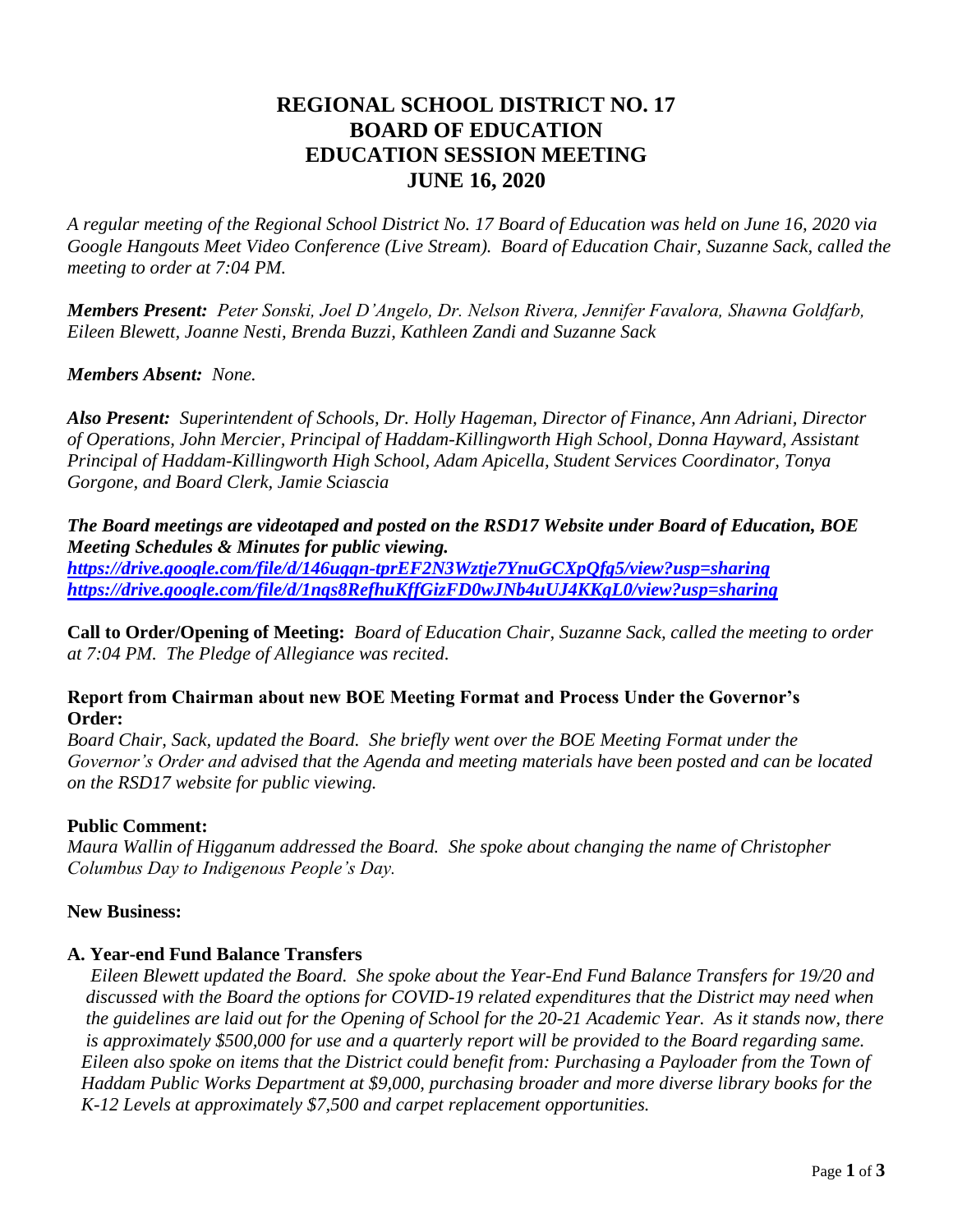*There was a 100% Consensus of the Board for Ann Adriani to identify these items and to support the Year-End Balance Transfers of approximately \$500,000 less approximately \$7,500 for the Library Books and the remaining balance be used for COVID-19 related expenses.*

 *John Mercier will find out how much we paid the last few years on snow removal and bring it back to the Board.*

### **Old Business:**

**A. Status/Update, Discussion, and Next Steps on School Building Closure and Distance Learning, Year-end Activities, and Summer Learning Opportunities, and Reopening for the Fall**   *Superintendent Dr. Hageman spoke on the District's Year-End Activities, HKHS Summer Graduation Ceremony, launching a new Summer Learning Opportunity Site and Reopening of Schools in the Fall. She is waiting on State Guidelines for the Reopening of Schools.*

*Kathleen Zandi MOVED and Joanne Nesti SECONDED a motion to add as the last item on the Agenda Personnel Matters\*.*

*Motion unanimously passed 10-0-0 by the following Voice Votes:*

| Kathleen Zandi                  | YES $\sqrt{ }$ | NO. | Shawna Goldfarb YES $\sqrt{}$ |                |      |  |
|---------------------------------|----------------|-----|-------------------------------|----------------|------|--|
| Peter Sonski                    | YES .          | NO. | Jennifer Favalora YES         |                | NO.  |  |
| Dr. Nelson Rivera YES $\sqrt{}$ |                | NO. | Joel D'Angelo                 | YES $\sqrt{ }$ | - NO |  |
| Eileen Blewett                  | YES $\sqrt{ }$ | N() | Brenda Buzzi                  | YES.           | N()  |  |
| Joanne Nesti                    | YES            | NO  | Suzanne Sack                  | YES            |      |  |

| Shawna Goldfarb YES   |            | NO. |  |
|-----------------------|------------|-----|--|
| Jennifer Favalora YES |            | NО  |  |
| Joel D'Angelo         | <b>YES</b> | NO  |  |
| Brenda Buzzi          | <b>YES</b> | NO. |  |
| Suzanne Sack          | <b>YES</b> | NΟ  |  |

# **B. Report from Director of Operations:**

#### **a. Update on the Field House Project**

# **b. State Reimbursement for Energy Project**

*John Mercier spoke briefly on the Field House Project bids and waiting for the Public Building Committee to make a recommendation to the Board. He also gave a brief update on the State Reimbursement progress.*

#### **C. Superintendent Year End Review Criteria and Contract Evergreen\***

*Board Chair, Sack, briefly spoke on the Superintendent's Year-End Review Criteria.*

*The Consensus of the Board was that the Criteria will be a good guide to give the Superintendent's Evaluation at the end of the year.*

*Joanne Nesti MOVED and Kathy Zandi SECONDED a motion to enter into Executive Session.*

*Motion unanimously passed 10-0-0 by the following Voice Votes:*

| Kathleen Zandi                  | YES $\sqrt{NQ}$       | Shawna Goldfarb YES $\sqrt{N}$ NO |                 |
|---------------------------------|-----------------------|-----------------------------------|-----------------|
| Peter Sonski                    | YES √                 | Jennifer Favalora YES $\sqrt{}$   | NO.             |
| Dr. Nelson Rivera YES $\sqrt{}$ | NO.                   | Joel D'Angelo                     | YES $\sqrt{NO}$ |
| Eileen Blewett                  | YES $\sqrt{ }$<br>NO. | Brenda Buzzi                      | YES V<br>NO.    |
| Joanne Nesti                    | YES<br>NO             | <b>Suzanne Sack</b>               | YES V<br>N()    |